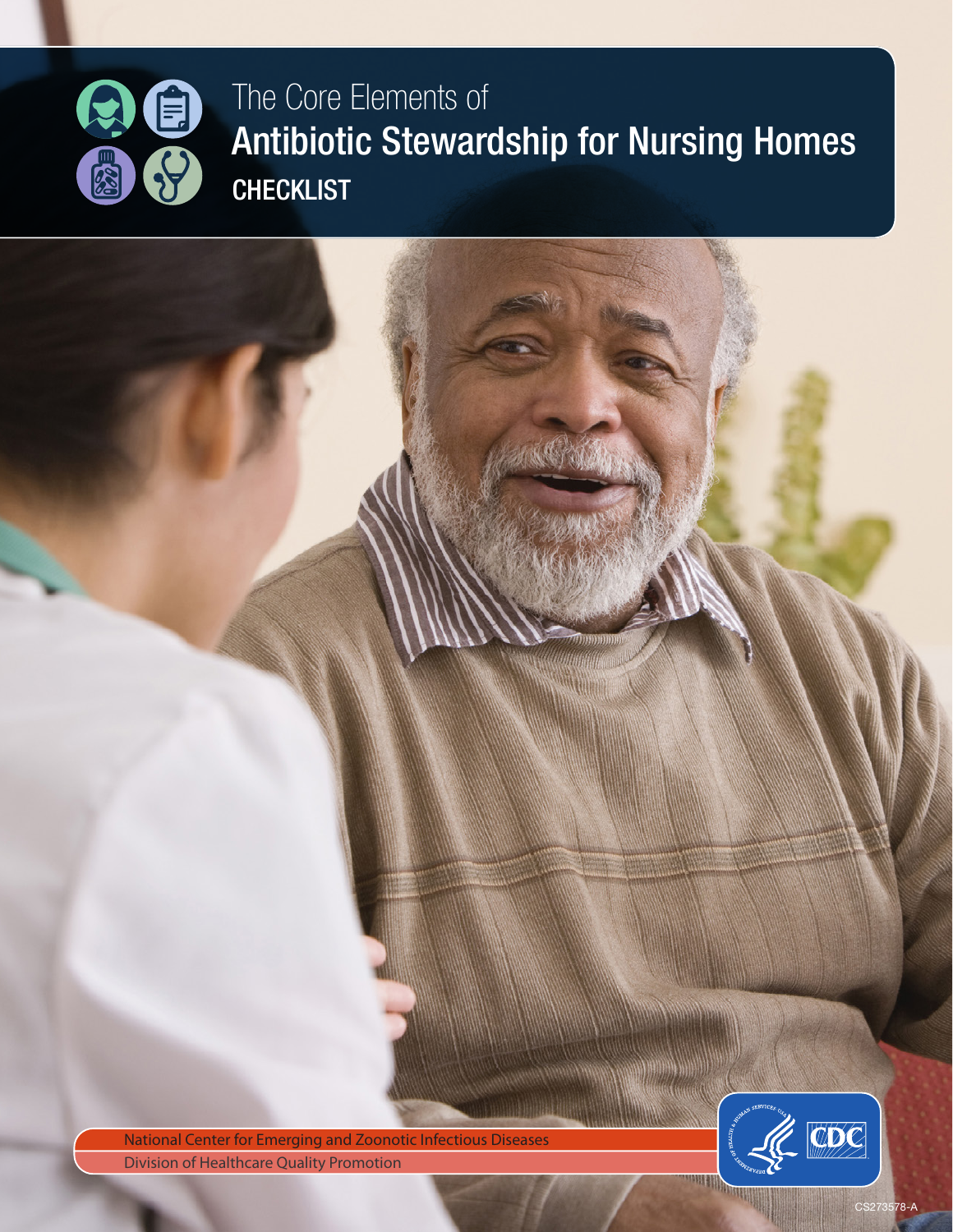

## Checklist for Core Elements of Antibiotic Stewardship in Nursing Homes

The following checklist is a companion to the Core Elements of Antibiotic Stewardship in Nursing Homes. The CDC recommends that all nursing homes take steps to implement antibiotic stewardship activities. Before getting started, use this checklist as a baseline assessment of policies and practices which are in place. Then use the checklist to review progress in expanding stewardship activities on a regular basis (e.g., annually). Over time, implement activities for each element in a step-wise fashion*.*

| <b>LEADERSHIP SUPPORT</b>     |                                                                                                                                                                                                                                                                                                                                                                                                                                                                                                                                                                                                                                                 | <b>ESTABLISHED</b><br><b>AT FACILITY</b> |              |  |
|-------------------------------|-------------------------------------------------------------------------------------------------------------------------------------------------------------------------------------------------------------------------------------------------------------------------------------------------------------------------------------------------------------------------------------------------------------------------------------------------------------------------------------------------------------------------------------------------------------------------------------------------------------------------------------------------|------------------------------------------|--------------|--|
| 1.                            | Can your facility demonstrate leadership support for antibiotic stewardship through one or more of<br>the following actions?<br>If yes, indicate which of the following are in place (select all that apply)<br>Written statement of leadership support to improve antibiotic use<br>⊐<br>Antibiotic stewardship duties included in medical director position description<br>❏<br>Antibiotic stewardship duties included in director of nursing position description<br>❏<br>Leadership monitors whether antibiotic stewardship policies are followed<br>❏<br>Antibiotic use and resistance data is reviewed in quality assurance meetings<br>❏ | $\Box$ Yes                               | $\square$ No |  |
| <b>ACCOUNTABILITY</b>         |                                                                                                                                                                                                                                                                                                                                                                                                                                                                                                                                                                                                                                                 |                                          |              |  |
| 2.                            | Has your facility identified a lead(s) for antibiotic stewardship activities?<br>If yes, indicate who is accountable for stewardship activities (select all that apply)<br>Medical director<br>❏<br>Director or assistant director of nursing services<br>❏<br>Consultant pharmacist<br>❏<br>❏                                                                                                                                                                                                                                                                                                                                                  | $\Box$ Yes                               | $\Box$ No    |  |
| <b>DRUG EXPERTISE</b>         |                                                                                                                                                                                                                                                                                                                                                                                                                                                                                                                                                                                                                                                 |                                          |              |  |
| З.                            | Does your facility have access to individual(s) with antibiotic stewardship expertise?<br>If yes, indicate who is accountable for stewardship activities (select all that apply)<br>Consultant pharmacy has staff trained/is experienced in antibiotic stewardship<br>❏<br>Partnering with stewardship team at referral hospital<br>❏<br>External infectious disease/stewardship consultant<br>❏<br>❏<br>Other: will be a series of the series of the series of the series of the series of the series of the series of the series of the series of the series of the series of the series of the series of the series of the series of         | $\Box$ Yes                               | $\square$ No |  |
| <b>ACTIONS TO IMPROVE USE</b> |                                                                                                                                                                                                                                                                                                                                                                                                                                                                                                                                                                                                                                                 |                                          |              |  |
| 4.                            | Does your facility have policies to improve antibiotic prescribing/use?<br>If yes, indicate which policies are in place (select all that apply)<br>Requires prescribers to document a dose, duration, and indication for all antibiotic<br>prescriptions<br>Developed facility-specific algorithm for assessing residents<br>❏<br>Developed facility-specific algorithms for appropriate diagnostic testing (e.g., obtaining<br>❏<br>cultures) for specific infections<br>Developed facility-specific treatment recommendations for infections<br>❏<br>Reviews antibiotic agents listed on the medication formulary<br>❏<br>❏<br>Other:         | $\Box$ Yes                               | $\Box$ No    |  |